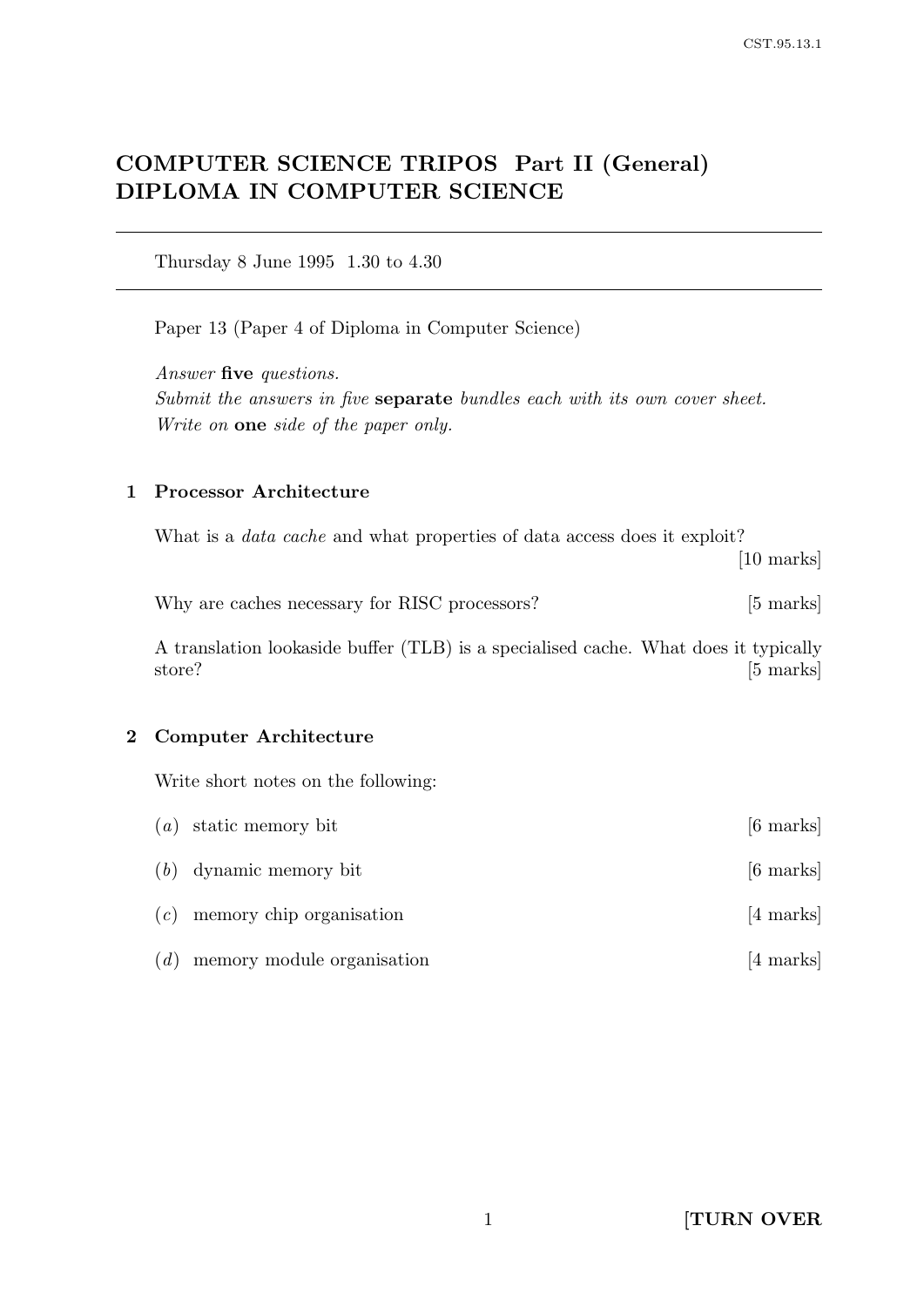# 3 Digital Communication I

What is the purpose of a signalling system in a digital telephone network? Describe the operations that the signalling system should perform. [6 marks]

Describe a possible implementation of a signalling system, including a discussion of how signalling information might be carried over the network. [8 marks]

What are the advantages/disadvantages of having a separate network for signalling traffic? [3 marks]

To what extent is a signalling system different from a general-purpose distributed computation? [3 marks]

## 4 Graphics

In ray tracing a large computational cost is associated with determining ray–object intersections. Explain how the use of bounding volumes and space subdivision methods may reduce this cost. [20 marks]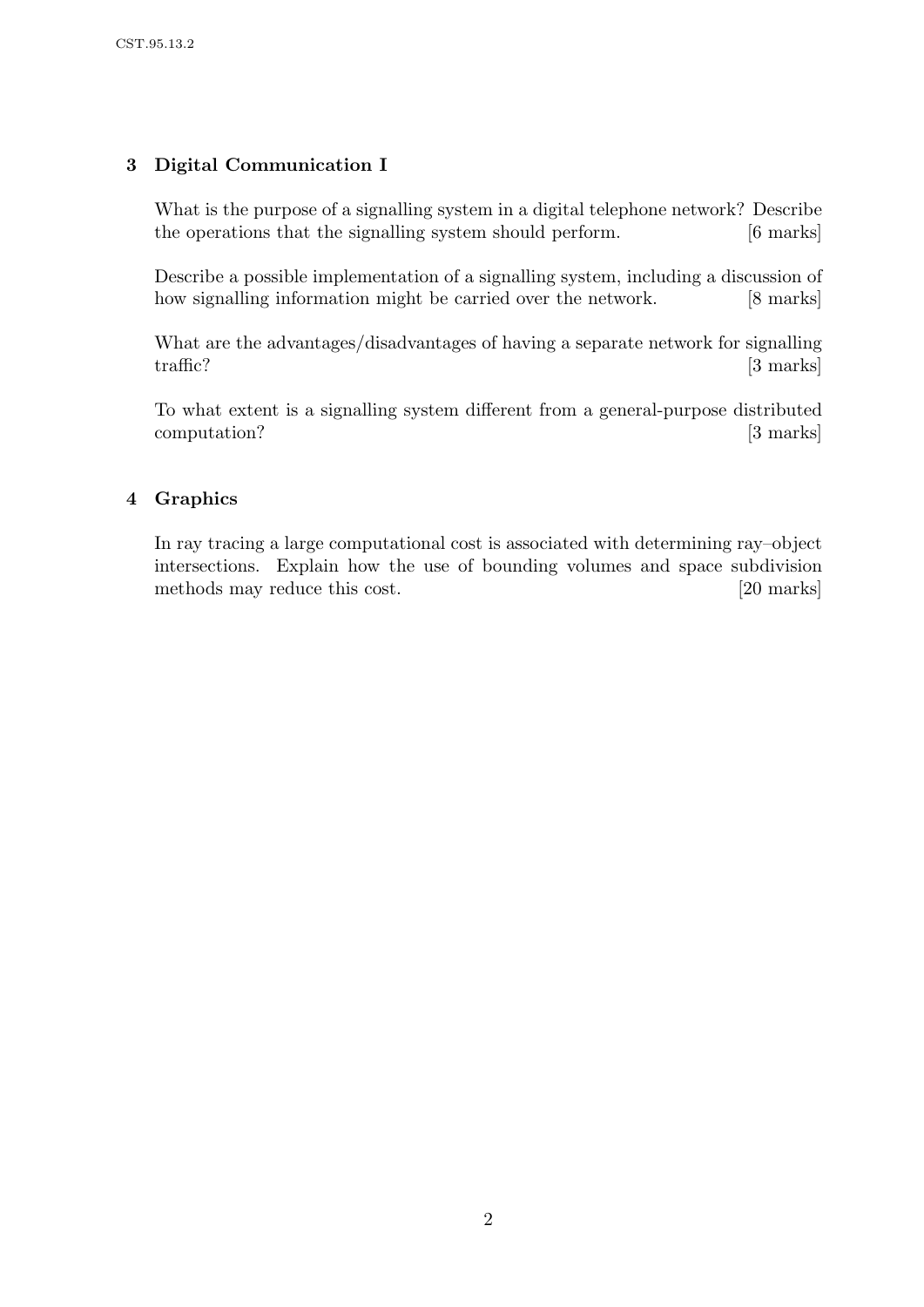#### 5 Developments in Technology

Light is incident from air on the end face of a multimode optical fibre at angle of incidence  $\alpha$  as shown below.



The refractive indices of the core and cladding are  $n_1$  and  $n_2$  respectively, where  $|n_1 - n_2| \ll 1$ . Prove the following condition for the incident light to be guided by the fibre

$$
\sin \alpha \leqslant \sqrt{n_1^2 - n_2^2} \tag{4 marks}
$$

What is the main cause of pulse spreading in a step index multimode fibre? [3 marks]

Show, for the same fibre parameters as given above, that the bandwidth  $\times$  length product for the fibre is given approximately by

$$
B.L = \frac{nc}{(n_1^2 - n_2^2)}
$$

where c is the speed of light in free space, and the approximation  $n_1 \approx n_2 \approx n$  has been made. [5 marks]

Explain carefully how, by appropriate design of the multimode fibre, the bandwidth might be increased. [3 marks]

Explain carefully what is meant by the term material dispersion in an optical fibre, explaining its relative importance for single and multimode fibres. How might it be minimised? [5 marks]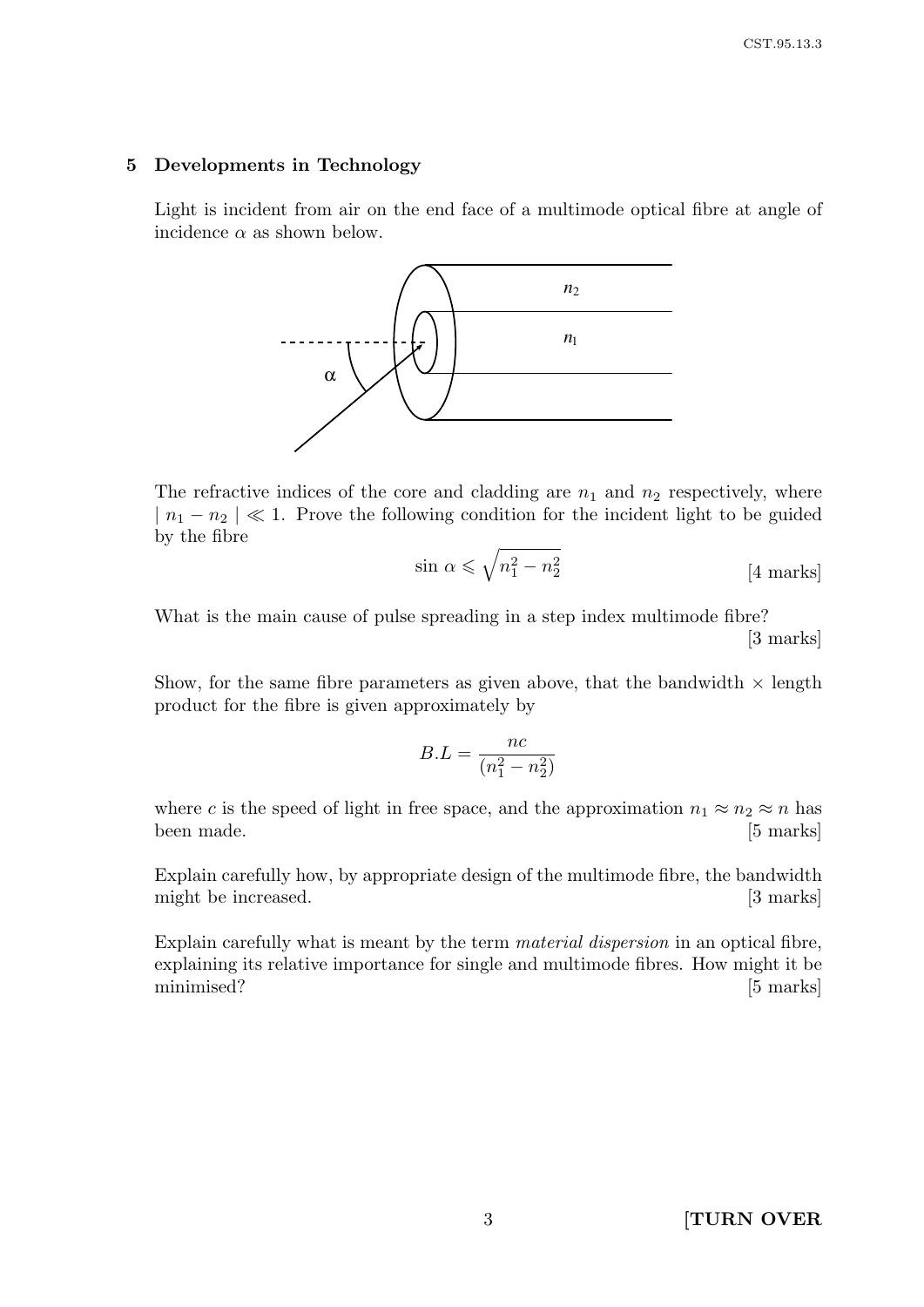# 6 Programming in C and  $C_{++}$

Write brief notes on *four* of the following aspects of the language  $C_{++}$ . In some of the cases it may be appropriate to compare what  $C++$  does with the situation in other programming languages such as C, ML or Modula-3.

- (a) Overloaded functions and operators.
- (b) Templates as a way of achieving operations on lists where the types of the items in the lists must be kept flexible.
- (c) Consistency checks when a program is kept in several files and these are compiled at different times.
- (d) Inheritance and virtual functions.
- (e) The problems of writing code that is portable from one host machine to another.

[5 marks each]

## 7 Compiler Construction

Compare two possible mechanisms that can be used to allow efficient execution time access to free variables of functions in a programming language that permits functions to be defined within other functions. [12 marks]

Discuss whether more efficient implementations are possible if the language permits no recursive function calls, while still allowing functions to be defined within other functions. [8 marks]

## 8 Prolog for Artificial Intelligence

Consider the task of normalising sum expressions. For example, the sums  $(a + b) + (c + d)$  and  $(a + (b + (c + d)))$  may be normalised into a standard form that is left associative:  $a+b+c+d$  or equivalently  $((a+b)+c)+d$ . Write a Prolog procedure to define predicate normsum such that the goal normsum(X,Y) succeeds when the sum expression X normalises to Y. Procedures not using the technique of difference structures will not receive full marks. [20 marks]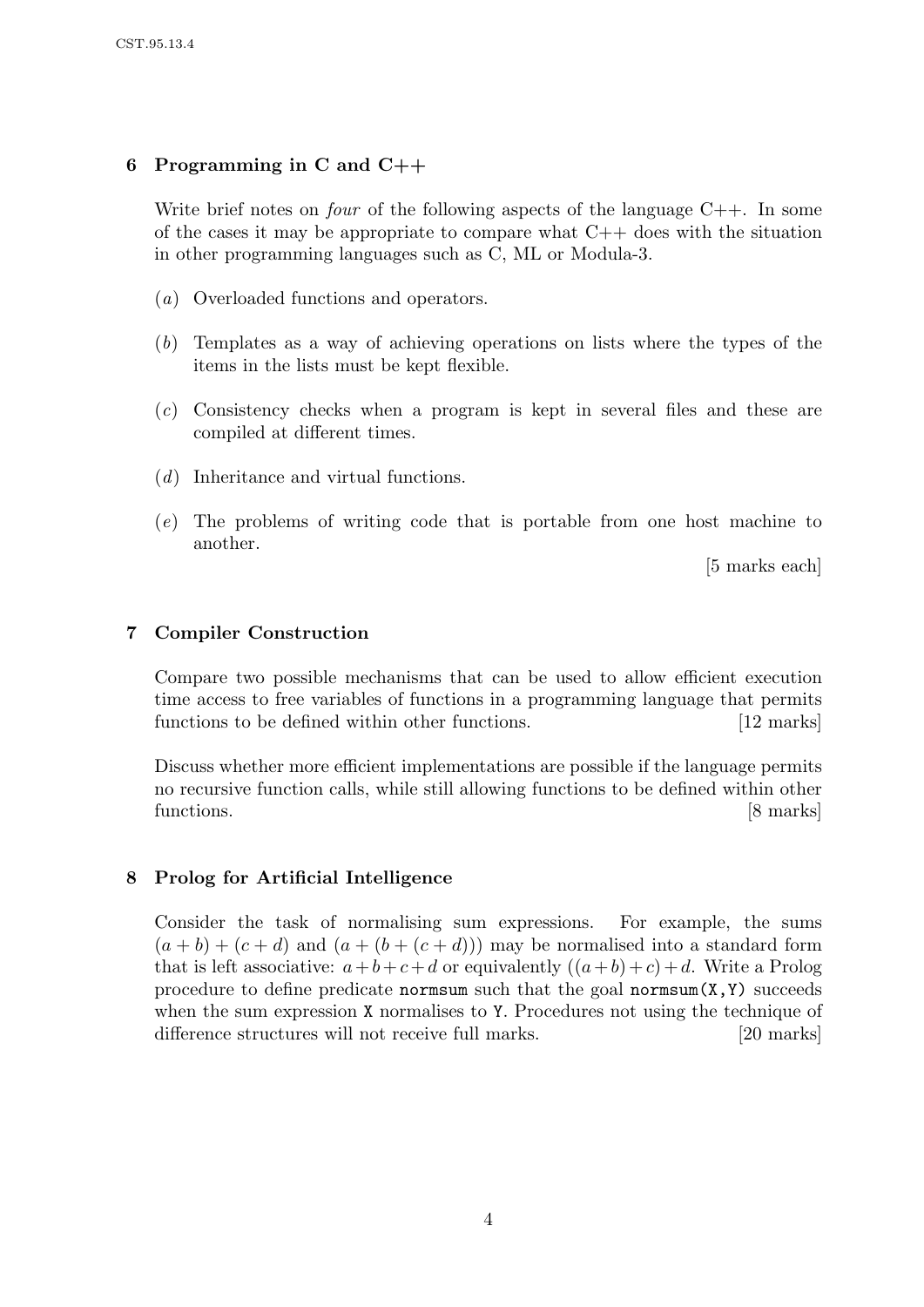## 9 Databases

Following a directive issued by the Inquisition, the University is to set up a database that will keep track of the way in which undergraduates are supervised.

At the end of each year this database will be consulted so that reports can be prepared to show the percentage of supervisions skipped (broken down by excuse, if any, proffered).

Students' exam grades will be correlated against their previous academic record, the number of supervisions they attended and the identity of their supervisors, so that pressure can be applied to both classes of participant.

The scheme will cover supervisions individually and in groups of two, three or four. The authorities will want to be able to determine whether group size, continuity of contact with one particular supervisor or College affiliation influence the outcome.

The same database is also to be used to help coordinate and regularise the way in which research students are used as supervisors, so they will be invited to record what subjects or year-groups they feel able to cope with and how much supervising they will undertake (which amount may vary from term to term). Note that only around 50% of all supervisions are given by research students — others are given by post-doctoral research workers, the teaching staff or people from outside the department.

Design a schema for a relational database that is to record the relevant information. You should state any assumptions that lie behind the schema design that you present.

[20 marks]

### 10 Natural Language Processing

Imagine you were to construct a natural language processing system for solving syllogisms expressed in English, behaving approximately as indicated:

| User: All men are mortal. | System: OK  |  |
|---------------------------|-------------|--|
| User: Socrates is a man.  | System: OK  |  |
| User: Is Socrates mortal? | System: Yes |  |

Describe the components of such a system and how they would fit together.

[20 marks]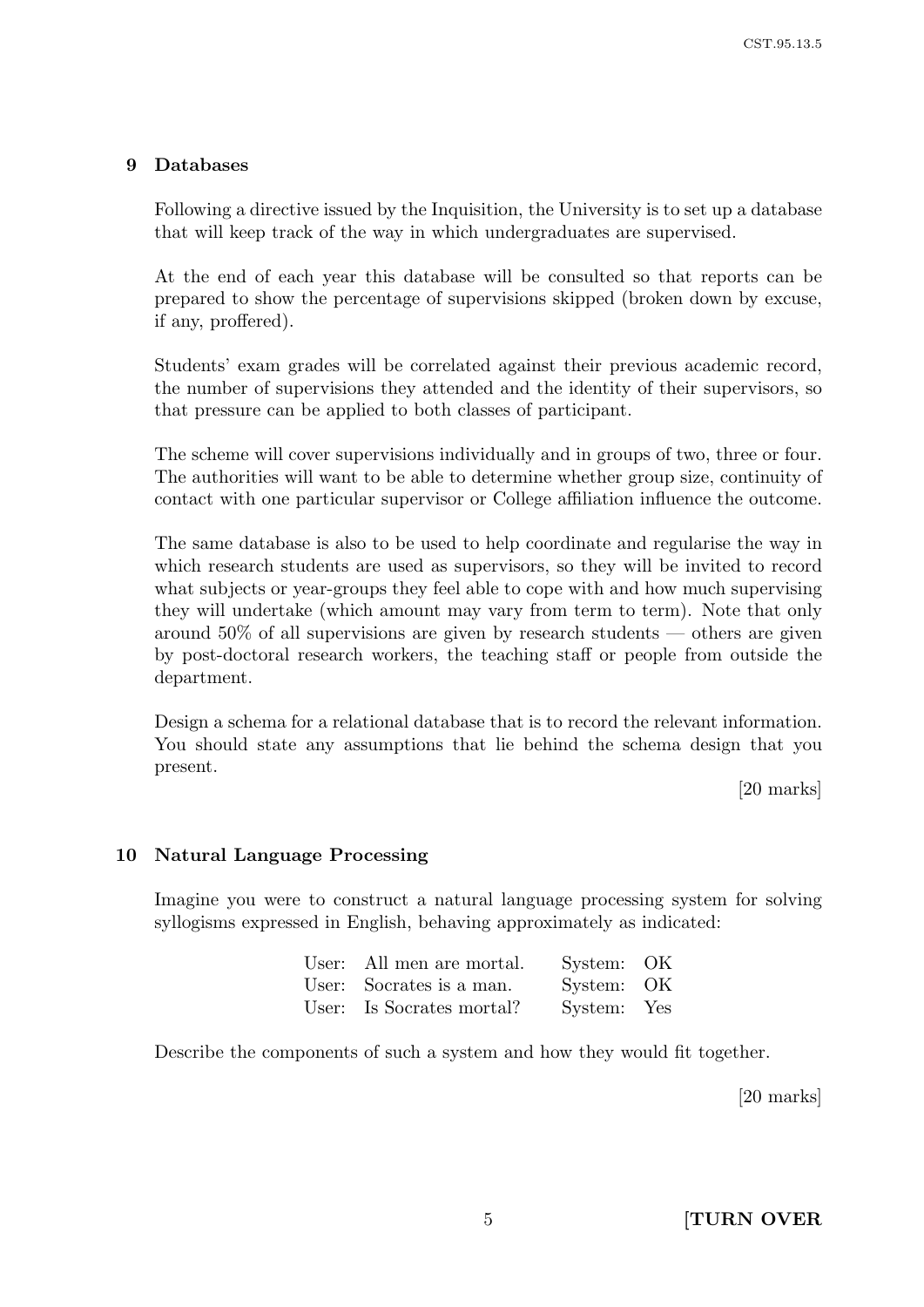# 11 Computer Systems Modelling

In queueing networks, what is meant by a *closed* system? [4 marks]

Consider two closed systems. One has two devices,  $A$  and  $B$ , and three customers, the other three devices,  $A$ ,  $B$  and  $C$ , and two customers. Both have exponentially distributed service times which are device dependent but customer independent. In the first system a customer completing service at a device always moves to the other device. In the second system a customer completing service moves to one of the other two devices with equal probability.

Draw state diagrams for the Markov chains representing these systems. Choose one system to solve for device utilisation in terms of service rates. [10 marks]

For the chosen system, when the service rates are equal does the utilisation of each device correspond to that for a balanced system  $(U = \frac{N}{N+k}$  $\frac{N}{N+K-1}$  where N is the number of customers and  $K$  the number of devices)? [3 marks]

Describe the state space for a Markov chain for one of the systems if the service rates were both customer and server dependent. [3 marks]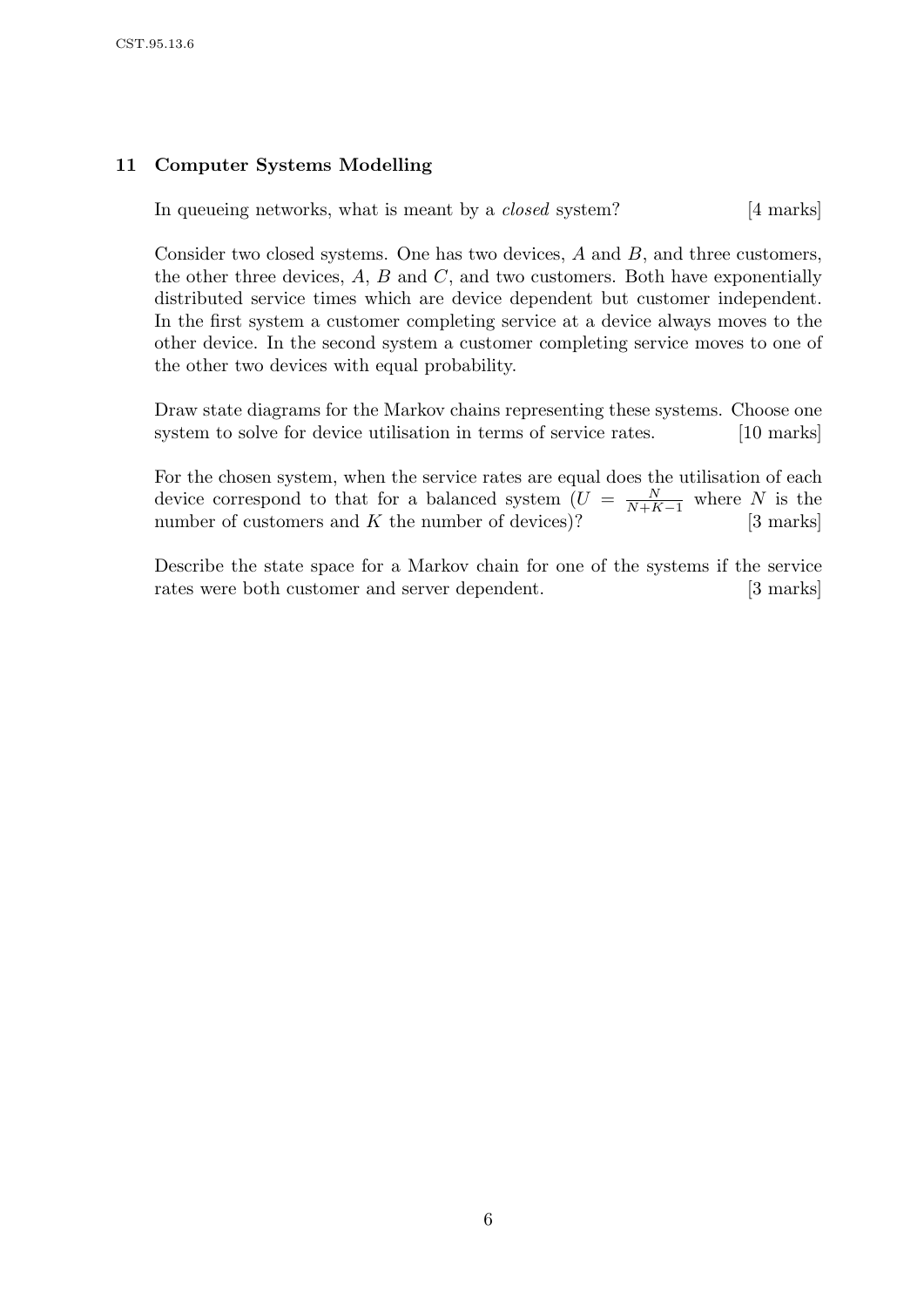## 12 Introduction to Functional Programming

Here is the specification of a dictionary package, based on a type T, whose values are data structures that represent finite maps from keys of type string to values of type int.

exception Dict empty : T lookup :  $T * string \rightarrow int$ update :  $T *$  string  $*$  int  $\rightarrow$  T delete : T \* string -> T merge :  $T * T \rightarrow T$ 

Value empty represents the empty map. Expression  $\text{lookup}(t, a)$  returns the value bound to the key  $a$  in  $t$ , if one exists; otherwise it raises the exception Dict. Expression update $(t, a, i)$  returns a map that binds key a to the value i, and on other keys acts the same as t. Expression delete(t, a) returns the map that is the same as t except that key a is unbound. Expression merge $(t_1, t_2)$  is a map that binds a key a if it is bound in  $t_1$  or  $t_2$ . If it binds a, it binds a to the value given by  $t_1$ , if it exists, otherwise to the value given by  $t_2$ .

We may represent dictionaries using lists, where  $T$  is (string  $*$  int) list. Using this representation, write ML definitions for the values empty, lookup, update, delete and merge. [8 marks]

Repeat using a functional representation where  $\bar{\text{r}}$  is string  $\rightarrow$  int. [8 marks]

Discuss the performance of lookup in your two implementations. Briefly explain how to obtain a better performance by changing the definition of T. [4 marks]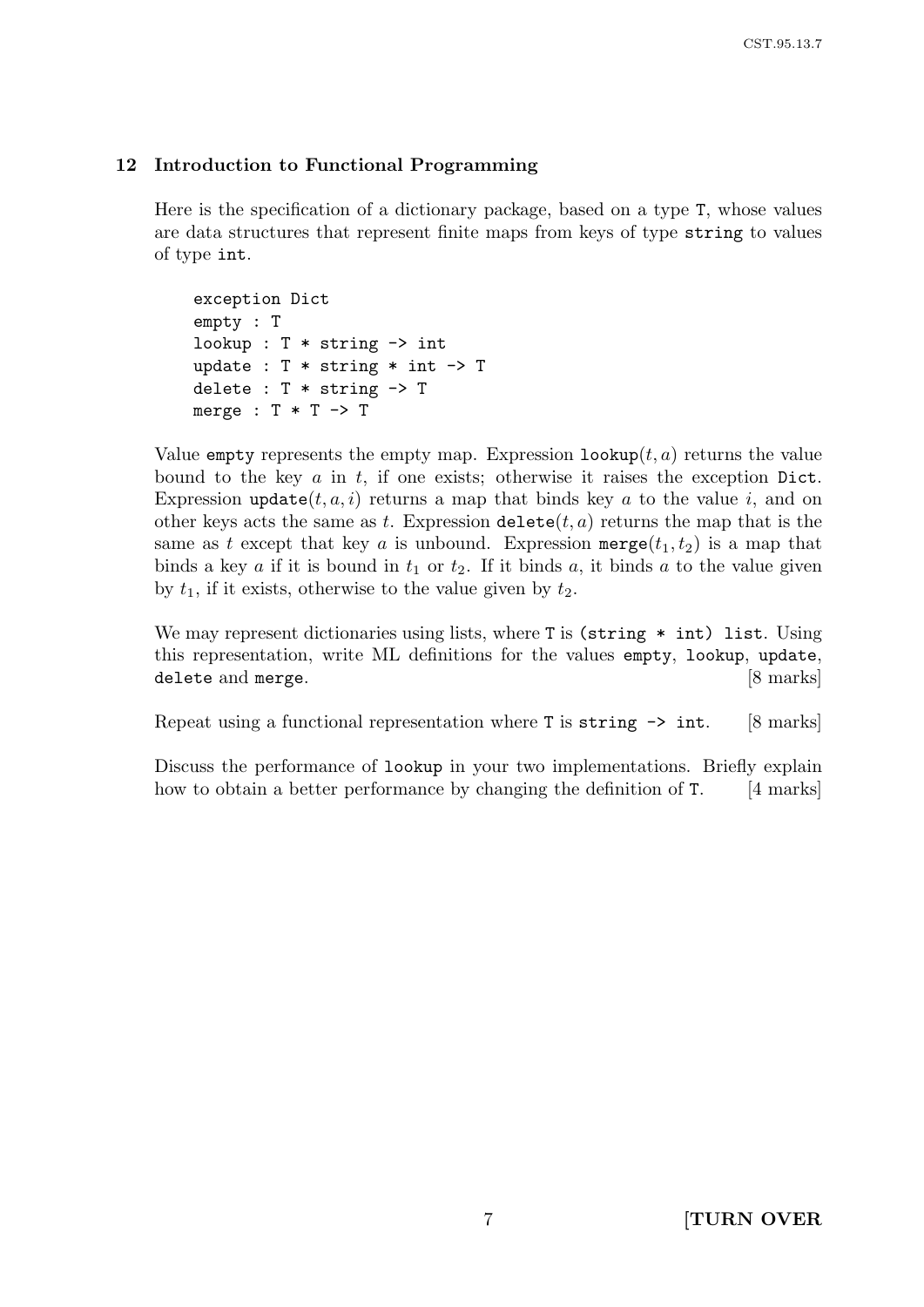## 13 Complexity Theory

It turns out that the following program, when run using floating-point arithmetic that remains accurate to N decimal places, will compute and print the value of  $\pi$  correct to almost N places. The loop (which has as its main part a step which replaces the values in a and b by their arithmetic and geometric means, respectively) will be traversed about  $log(N)$  times.

```
a := 1;b := 1/sqrt(2);u := 1/4;x := 1;pn := 4;
do \{ p := pn \}y := a; a := (a+b)/2; b := sqrt(y*b);
     u := u-x*(a-y)*(a-y);x := 2*x:
     pn := a**2/u; } while (pn < p);print(p);
```
You are provided with procedures that can compute Fourier Transforms and their inverses with a transform on  $k$  points (using floating-point arithmetic), taking time proportional to  $k \log k$ . Explain how you could implement the high-precision arithmetic needed to make this program run fast. Do not discuss how the Fourier transform will be implemented — just how it is used, and assume that the floatingpoint accuracy achieved by the transform will be adequate for your purposes.

[14 marks]

Overall how long (as a function of  $N$ ) would you expect the complete program to take to run? [6 marks]

You do not need to understand how or why this particular calculation arrives at a value for  $\pi$ , or why the loop is executed only  $\log(N)$  times.